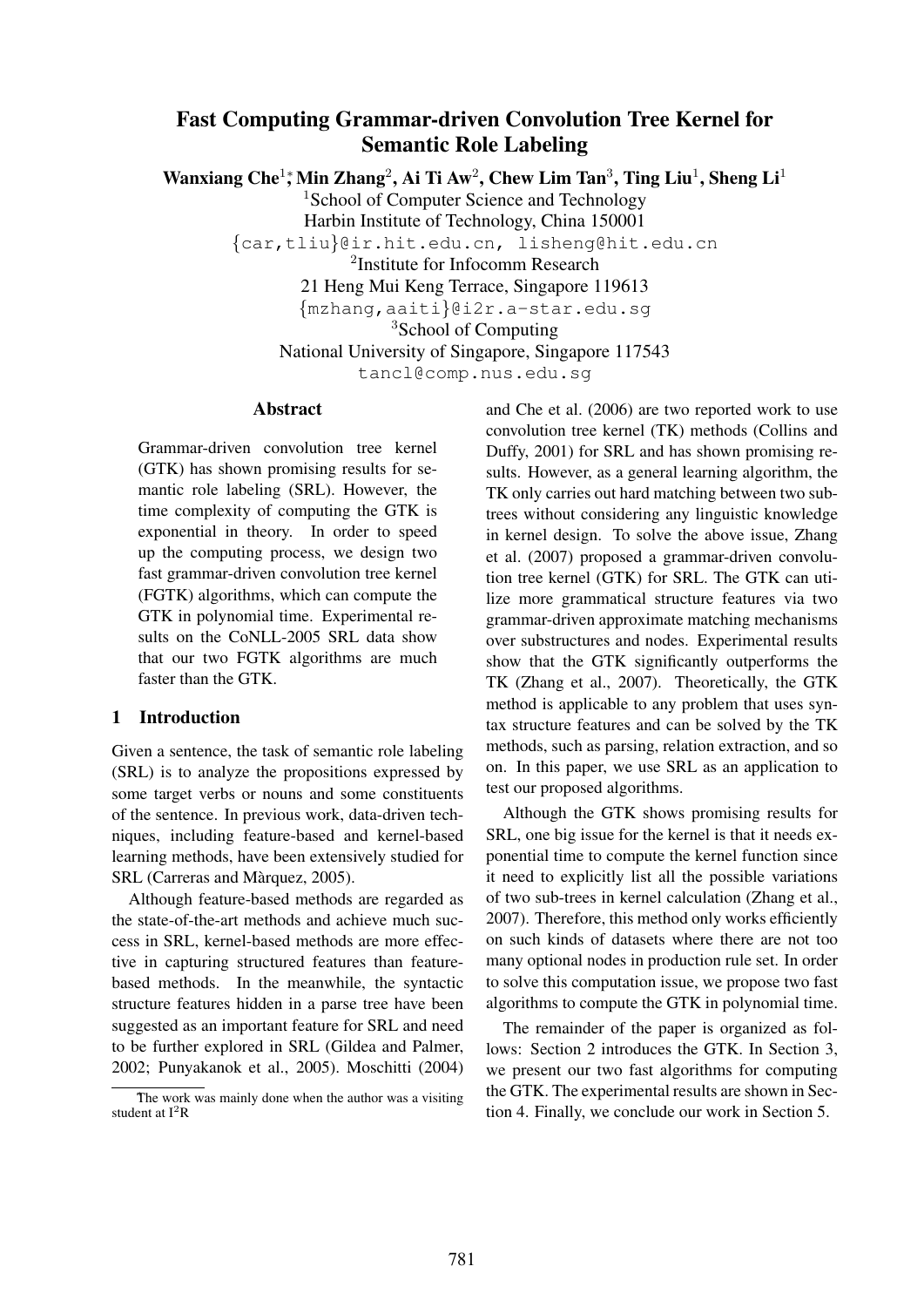# 2 Grammar-driven Convolution Tree Kernel

The GTK features with two grammar-driven approximate matching mechanisms over substructures and nodes.

#### 2.1 Grammar-driven Approximate Matching

Grammar-driven Approximate Substructure Matching: the TK requires exact matching between two phrase structures. For example, the two phrase structures "NP→DT JJ NN" (NP→*a red car*) and "NP→DT NN" (NP→*a car*) are not identical, thus they contribute nothing to the conventional kernel although they share core syntactic structure property and therefore should play the same semantic role given a predicate. Zhang et al. (2007) introduces the concept of optional node to capture this phenomenon. For example, in the production rule "NP $\rightarrow$ DT [JJ] NP", where [JJ] denotes an optional node. Based on the concept of optional node, the grammar-driven approximate substructure matching mechanism is formulated as follows:

$$
M(r_1, r_2) = \sum_{i,j} (I_T(T_{r_1}^i, T_{r_2}^j) \times \lambda_1^{a_i + b_j}) \tag{1}
$$

where  $r_1$  is a production rule, representing a twolayer sub-tree, and likewise for  $r_2$ .  $T_{r_1}^i$  is the  $i^{th}$  variation of the sub-tree  $r_1$  by removing one ore more optional nodes, and likewise for  $T_{r_2}^j$ .  $I_T(\cdot, \cdot)$  is a binary function that is 1 iff the two sub-trees are identical and zero otherwise.  $\lambda_1$  ( $0 \leq \lambda_1 \leq 1$ ) is a small penalty to penalize optional nodes.  $a_i$  and  $b_j$  stand for the numbers of occurrence of removed optional nodes in subtrees  $T_{r_1}^i$  and  $T_{r_2}^j$ , respectively.

 $M(r_1, r_2)$  returns the similarity (i.e., the kernel value) between the two sub-trees  $r_1$  and  $r_2$  by summing up the similarities between all possible variations of the sub-trees.

Grammar-driven Approximate Node Matching: the TK needs an exact matching between two nodes. But, some similar POSs may represent similar roles, such as NN (*dog*) and NNS (*dogs*). Zhang et al. (2007) define some equivalent nodes that can match each other with a small penalty  $\lambda_2$  ( $0 \leq \lambda_2 \leq$ 1). This case is called node feature *mutation*. The approximate node matching can be formulated as:

$$
M(f_1, f_2) = \sum_{i,j} (I_f(f_1^i, f_2^j) \times \lambda_2^{a_i + b_j}) \quad (2)
$$

where  $f_1$  is a node feature,  $f_1^i$  is the  $i^{th}$  mutation of  $f_1$  and  $a_i$  is 0 iff  $f_1^i$  and  $f_1$  are identical and 1 otherwise, and likewise for  $f_2$  and  $b_j$ .  $I_f(\cdot, \cdot)$  is a function that is 1 iff the two features are identical and zero otherwise. Eq. (2) sums over all combinations of feature mutations as the node feature similarity.

#### 2.2 The GTK

Given these two approximate matching mechanisms, the GTK is defined by beginning with the feature vector representation of a parse tree  $T$  as:

$$
\Phi'(T) = (\#subtree_1(T), \dots, \#subtree_n(T))
$$

where  $#subtree_i(T)$  is the occurrence number of the  $i^{th}$  sub-tree type (subtree<sub>i</sub>) in T. Now the GTK is defined as follows:

$$
K_G(T_1, T_2) = \langle \Phi'(T_1), \Phi'(T_2) \rangle
$$
  
=  $\sum_i$  #subtree<sub>i</sub>(T<sub>1</sub>) · #subtree<sub>i</sub>(T<sub>2</sub>)  
=  $\sum_i ((\sum_{n_1 \in N_1} I'_{subtree_i}(n_1))$   
·  $(\sum_{n_2 \in N_2} I'_{subtree_i}(n_2))$ )  
=  $\sum_{n_1 \in N_1} \sum_{n_2 \in N_2} \Delta'(n_1, n_2)$  (3)

where  $N_1$  and  $N_2$  are the sets of nodes in trees  $T_1$ and  $T_2$ , respectively.  $I'_{subtree_i}(n)$  is a function that is  $\lambda_1^a \cdot \lambda_2^b$  iff there is a *subtree<sub>i</sub>* rooted at node *n* and zero otherwise, where  $a$  and  $b$  are the numbers of removed optional nodes and mutated node features, respectively.  $\Delta'(n_1, n_2)$  is the number of the common subtrees rooted at  $n_1$  and  $n_2$ , i.e.,

$$
\Delta'(n_1, n_2) = \sum_i I'_{subtree_i}(n_1) \cdot I'_{subtree_i}(n_2) \tag{4}
$$

 $\Delta(n_1, n_2)$  can be further computed by the following recursive rules:

**R-A:** if  $n_1$  and  $n_2$  are pre-terminals, then:

$$
\Delta'(n_1, n_2) = \lambda \times M(f_1, f_2)
$$
 (5)

where  $f_1$  and  $f_2$  are features of nodes  $n_1$  and  $n_2$ respectively, and  $M(f_1, f_2)$  is defined in Eq. (2), which can be computed in linear time  $O(n)$ , where n is the number of feature mutations.

**R-B**: else if both  $n_1$  and  $n_2$  are the same nonterminals, then generate all variations of sub-trees of *depth one* rooted at  $n_1$  and  $n_2$  (denoted by  $T_{n_1}$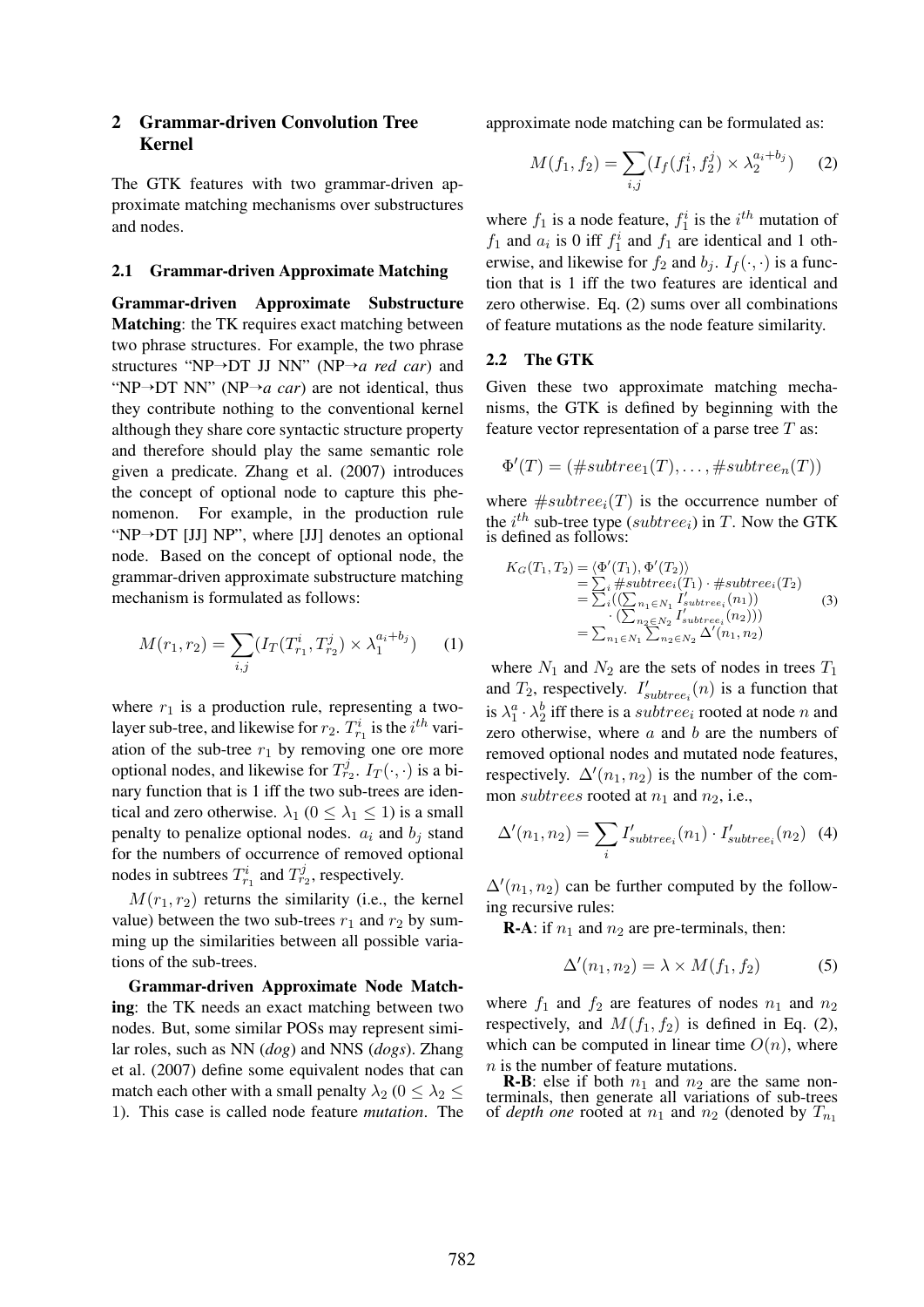and  $T_{n_2}$  respectively) by removing different optional nodes, then:

$$
\Delta'(n_1, n_2) = \lambda \times \sum_{i,j} I_T(T_{n_1}^i, T_{n_2}^j) \times \lambda_1^{a_i + b_j}
$$
  
 
$$
\times \prod_{k=1}^{n_c(n_1, i)} (1 + \Delta'(ch(n_1, i, k), ch(n_2, j, k)))
$$
 (6)

where  $T_{n_1}^i$ ,  $T_{n_2}^j$ ,  $I_T(\cdot, \cdot)$ ,  $a_i$  and  $b_j$  have been explained in Eq. (1).  $nc(n_1, i)$  returns the number of children of  $n_1$  in its  $i^{th}$  subtree variation  $T_{n_1}^i$ .  $ch(n_1, i, k)$  is the  $k^{th}$  child of node  $n_1$  in its  $i^{th}$  variation subtree  $T_{n_1}^i$ , and likewise for  $ch(n_2, j, k)$ .  $\lambda$  $(0 < \lambda < 1)$  is the decay factor.

**R-C**: else  $\Delta'(n_1, n_2) = 0$ 

# 3 Fast Computation of the GTK

Clearly, directly computing Eq. (6) requires exponential time, since it needs to sum up all possible variations of the sub-trees with and without optional nodes. For example, supposing  $n_1 = "A \rightarrow a$  [b] c [d]",  $n_2 =$  "A→a b c". To compute the Eq. (6), we have to list all possible variations of  $n_1$  and  $n_2$ 's subtrees,  $n_1$ : "A→a b c d", "A→a b c", "A→a c d", "A→a c";  $n_2$ : "A→a b c". Unfortunately, Zhang et al. (2007) did not give any theoretical solution for the issue of exponential computing time. In this paper, we propose two algorithms to calculate it in polynomial time. Firstly, we recast the issue of computing Eq. (6) as a problem of finding common sub-trees with and without optional nodes between two subtrees. Following this idea, we rewrite Eq. (6) as:

$$
\Delta'(n_1, n_2) = \lambda \times (1 + \sum_{p=lx}^{lm} \Delta_p(c_{n_1}, c_{n_2}))
$$
 (7)

where  $c_{n_1}$  and  $c_{n_2}$  are the child node sequences of  $n_1$  and  $n_2$ ,  $\Delta_p$  evaluates the number of common sub-trees with exactly  $p$  children (at least including all non-optional nodes) rooted at  $n_1$  and  $n_2$ ,  $lx =$  $\max\{np(c_{n_1}), np(c_{n_2})\}$  and  $np(\cdot)$  is the number of non-optional nodes,  $lm = \min\{l(c_{n_1}), l(c_{n_2})\}$ and  $l(\cdot)$  returns the number of children.

Now let's study how to calculate  $\Delta_p(c_{n_1},c_{n_2})$  using dynamic programming algorithms. Here, we present two dynamic programming algorithms to compute it in polynomial time.

# 3.1 Fast Grammar-driven Convolution Tree Kernel I (FGTK-I)

Our FGTK-I algorithm is motivated by the string subsequence kernel (SSK) (Lodhi et al., 2002).

Given two child node sequences  $sx = c_{n_1}$  and  $t = c_{n_2}$  (x is the last child), the SSK uses the following recursive formulas to evaluate the  $\Delta_p$ :

$$
\Delta'_0(s,t) = 1, \text{ for all } s,t,\n\Delta'_p(s,t) = 0, \text{ if } \min(|s|,|t|) < p,
$$
\n(8)

$$
\Delta_p(s,t) = 0, \text{ if } \min(|s|,|t|) < p, \\ \Delta'_p(sx,t) = \mu \times \Delta'_p(sx,t) + \tag{9}
$$

$$
\sum_{j:t_j=x} (\Delta'_{p-1}(s, t[1 : j-1] \times \mu^{|t|-j+2})), (10)
$$

$$
p = 1, ..., n-1,
$$

$$
\Delta_p(sx, t) = \Delta_p(s, t) + \sum_{j:t_j=x} (\Delta'_{p-1}(s, t[1 : j-1] \times \mu^2)).
$$
 (11)

where  $\Delta'_p$  is an auxiliary function since it is only the interior gaps in the subsequences that are penalized;  $\mu$  is a decay factor only used in the SSK for weighting each extra length unit. Lodhi et al. (2002) explained the correctness of the recursion defined above.

Compared with the SSK kernel, the GTK has three different features:

*f1*: In the GTK, only optional nodes can be skipped while the SSK kernel allows any node skipping;

*f2*: The GTK penalizes *skipped optional* nodes only (including both interior and exterior skipped nodes) while the SSK kernel weights the length of subsequences (all interior skipped nodes are counted in, but exterior nodes are ignored);

*f3*: The GTK needs to further calculate the number of common sub-trees rooted at each two matching node pair x and  $t[j]$ .

To reflect the three considerations, we modify the SSK kernel as follows to calculate the GTK:

$$
\Delta_0(s, t) = opt(s) \times opt(t) \times \lambda_1^{|s|+|t|}, \text{for all } s, t, \quad (12)
$$
  

$$
\Delta_p(s, t) = 0, \text{ if } \min(|s|, |t|) < p, \quad (13)
$$

$$
\Delta_p(sx, t) = \lambda_1 \times \Delta_p(sx, t) \times opt(x)
$$
  
+ 
$$
\sum_{j:t_j=x} (\Delta_{p-1}(s, t[1:j-1]) \times \lambda^{|t|-j} (14)
$$
  

$$
\times opt(t[j+1 : |t|]) \times \Delta'(x, t[j])).
$$

where  $opt(w)$  is a binary function, which is 0 if non-optional nodes are found in the node sequence w and 1 otherwise  $(f1)$ ;  $\lambda_1$  is the penalty to penalize skipped optional nodes and the power of  $\lambda_1$  is the number of skipped optional nodes (*f2*);  $\Delta'(x, t[j])$ is defined in Eq. (7) (*f3*). Now let us compare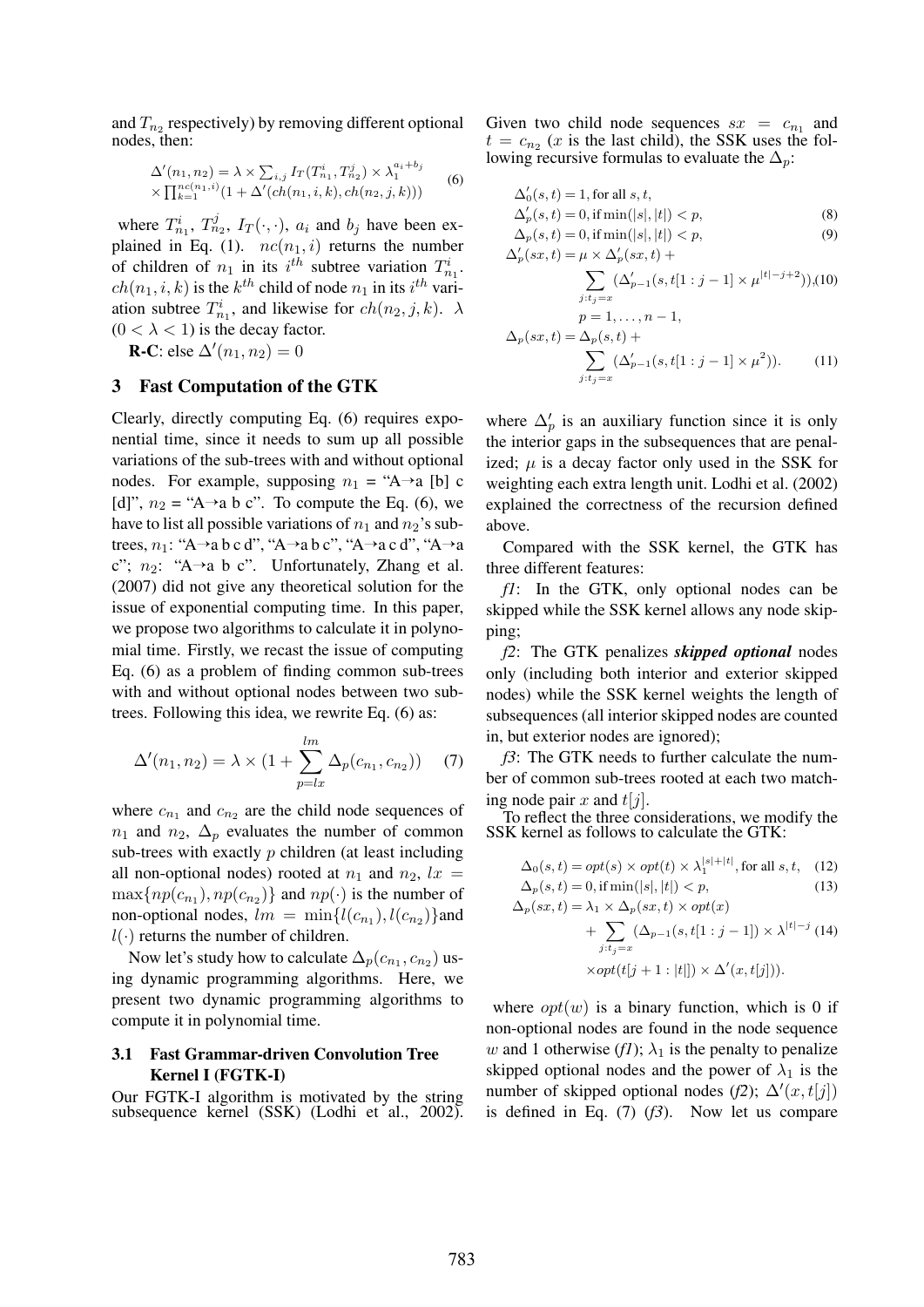the FGTK-I and SSK kernel algorithms. Based on Eqs. (8), (9), (10) and (11), we introduce the  $opt(\cdot)$ function and the penalty  $\lambda_1$  into Eqs. (12), (13) and (14), respectively.  $opt(\cdot)$  is to ensure that in the GTK only optional nodes are allowed to be skipped. And only those skipped optional nodes are penalized with  $\lambda_1$ . Please note that Eqs. (10) and (11) are merged into Eq. (14) because of the different meaning of  $\mu$  and  $\lambda_1$ . From Eq. (8), we can see that the current path in the recursive call will stop and its value becomes zero once non-optional node is skipped (when  $opt(w) = 0$ ).

Let us use a sample of  $n_1 = "A \rightarrow a [b] c [d]", n_2 =$ "A $\rightarrow$ a b c" to exemplify how the FGTK-I algorithm works. In Eq. (14)'s vocabulary, we have  $s = "a [b]$ c",  $t =$  "a b c",  $x =$  "[d]",  $opt(x) = opt([d]) = 1$ ,  $p = 3$ . Then according to Eq (14),  $\Delta_p(c_{n_1}, c_{n_2})$  can be calculated recursively as Eq. (15) (Please refer to the next page).

Finally, we have  $\Delta_p(c_{n_1}, c_{n_2}) = \lambda_1 \times \Delta'(a, a) \times$  $\Delta'$ (b, b) ×  $\Delta'$ (c, c)

By means of the above algorithm, we can compute the  $\Delta'(n_1, n_2)$  in  $O(p|c_{n_1}| \cdot |c_{n_2}|^2)$  (Lodhi et al., 2002). This means that the worst case complexity of the FGTK-I is  $O(p\rho^3|N_1|\cdot|N_2|^2)$ , where  $\rho$  is the maximum branching factor of the two trees.

# 3.2 Fast Grammar-driven Convolution Tree Kernel II (FGTK-II)

Our FGTK-II algorithm is motivated by the partial trees (PTs) kernel (Moschitti, 2006). The PT kernel algorithm uses the following recursive formulas to evaluate  $\Delta_p(c_{n_1}, c_{n_2})$ :

$$
\Delta_p(c_{n_1}, c_{n_2}) = \sum_{i=1}^{|c_{n_1}|} \sum_{j=1}^{|c_{n_2}|} \Delta'_p(c_{n_1}[1:i], c_{n_2}[1:j]) \quad (16)
$$

where  $c_{n_1}[1 : i]$  and  $c_{n_2}[1 : j]$  are the child subsequences of  $c_{n_1}$  and  $c_{n_2}$  from 1 to i and from 1 to  $j$ , respectively. Given two child node sequences  $s_1 a = c_{n_1} [1 : i]$  and  $s_2 b = c_{n_2} [1 : j]$  (a and b are the last children), the PT kernel computes  $\Delta'_p(\cdot, \cdot)$  as follows:

$$
\Delta'_p(s_1 a, s_2 b) = \begin{cases} \mu^2 \Delta'(a, b) D_p(|s_1|, |s_2|) & \text{if } a = b \\ 0 & \text{else} \end{cases}
$$
 (17)

where  $\Delta'(a, b)$  is defined in Eq. (7) and  $D_p$  is recursively defined as follows:

$$
D_p(k,l) = \Delta'_{p-1}(s_1[1:k], s_2[1:l])
$$
  
 
$$
+\mu D_p(k,l-1) + \mu D_p(k-1,l)
$$
 (18)

$$
-\mu^{2}D_{p}(k-1, l-1)
$$
  
D<sub>1</sub>(k,l) = 1, for all k,l (19)

where  $\mu$  used in Eqs. (17) and (18) is a factor to penalize the length of the child sequences.

Compared with the PT kernel, the GTK has two different features which are the same as *f1* and *f2* when defining the FGTK-I.

To reflect the two considerations, based on the PT kernel algorithm, we define another fast algorithm of computing the GTK as follows:

$$
\Delta_p(c_{n_1}, c_{n_2}) = \sum_{i=1}^{|c_{n_1}|} \sum_{j=1}^{|c_{n_2}|} \Delta'_p(c_{n_1}[1:i], c_{n_2}[1:j])
$$
  
\n
$$
\times opt(c_{n_1}[i+1:[c_{n_1}]])
$$
  
\n
$$
\times opt(c_{n_2}[j+1:[c_{n_2}]])
$$
  
\n
$$
\times \lambda_1^{|c_{n_1}| - i + |c_{n_2}| - j}
$$
\n(20)

$$
\Delta'_p(s_1a, s_2b) = \begin{cases} \Delta'(a, b)D_p(|s_1|, |s_2|) & \text{if } a = b \\ 0 & \text{else} \end{cases}
$$
 (21)

$$
D_p(k, l) = \Delta'_{p-1}(s_1[1:k], s_2[1:l])
$$
  
+  $\lambda_1 D_p(k, l-1) \times opt(s_2[l])$  (22)  
+  $\lambda_1 D_p(k-1, l) \times opt(s_1[k])$   
-  $\lambda_1^2 D_p(k-1, l-1) \times opt(s_1[k]) \times opt(s_2[l])$ 

$$
D_1(k,l) = \lambda_1^{k+l} \times opt(s_1[1:k]) \times opt(s_2[1:l]),
$$
 (23)  
for all  $k, l$ 

$$
\Delta'_p(s_1, s_2) = 0, \text{if } \min(|s_1|, |s_2|) < p \tag{24}
$$

where  $opt(w)$  and  $\lambda_1$  are the same as them in the FGTK-I.

Now let us compare the FGTK-II and the PT algorithms. Based on Eqs. (16), (18) and (19), we introduce the *opt*( $\cdot$ ) function and the penalty  $\lambda_1$  into Eqs.  $(20)$ ,  $(22)$  and  $(23)$ , respectively. This is to ensure that in the GTK only optional nodes are allowed to be skipped and only those skipped optional nodes are penalized. In addition, compared with Eq. (17), the penalty  $\mu^2$  is removed in Eq. (21) in view that our kernel only penalizes skipped nodes. Moreover, Eq. (24) is only for fast computing. Finally, the same as the FGTK-I, in the FGTK-II the current path in a recursive call will stop and its value becomes zero once non-optional node is skipped (when  $opt(w) = 0$ ). Here, we still can use an example to derivate the process of the algorithm step by step as that for FGTK-I algorithm. Due to space limitation, here, we do not illustrate it in detail.

By means of the above algorithms, we can compute the  $\Delta'(n_1, n_2)$  in  $O(p|c_{n_1}| \cdot |c_{n_2}|)$  (Moschitti,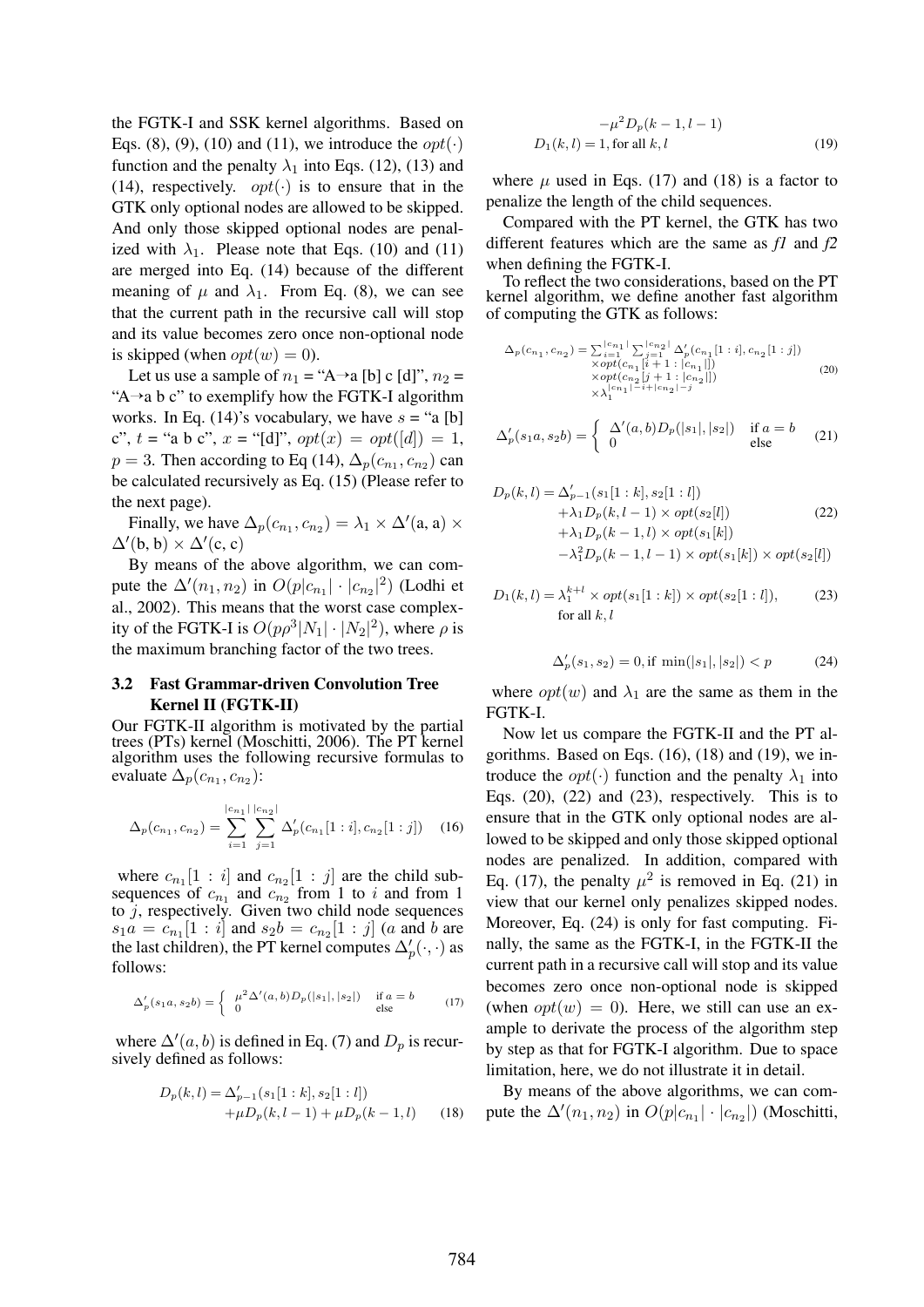$$
\Delta_p(c_{n_1}, c_{n_2}) = \Delta_p(\text{``a [b] c [d]''}, \text{``a b c''})
$$
\n
$$
= \lambda_1 \times \Delta_p(\text{``a [b] c [d]''}, \text{``a b c''}) + 0
$$
\n
$$
= \lambda_1 \times (0 + \Delta_{p-1}(\text{``a [b]''}, \text{``a b''}) \times \lambda_1^{3-3} \times \Delta'(c, c))
$$
\n
$$
= \lambda_1 \times \Delta'(c, c) \times (0 + \Delta_{p-2}(\text{``a''}, \text{``a b''}) \times \lambda_1^{2-2} \times \Delta'(b, b))
$$
\n
$$
= \lambda_1 \times \Delta'(c, c) \times (0 + \Delta'(a, a) \times \Delta'(b, b))
$$
\n
$$
= \lambda_1 \times \Delta'(c, c) \times (0 + \Delta'(a, a) \times \Delta'(b, b))
$$
\n
$$
= \lambda_2 \times \Delta'(c, c) \times (0 + \Delta'(a, a) \times \Delta'(b, b))
$$
\n
$$
= \Delta'(a, a)
$$
\n
$$
= \Delta'(a, a)
$$
\n
$$
(15)
$$

2006). This means that the worst complexity of the FGTK-II is  $O(p\rho^2|N_1|\cdot|N_2|)$ . It is faster than the FGTK-I's  $O(p\rho^3|N_1|\cdot|N_2|^2)$  in theory. Please note that the average  $\rho$  in natural language parse trees is very small and the overall complexity of the FGTKs can be further reduced by avoiding the computation of node pairs with different labels (Moschitti, 2006).

#### 4 Experiments

#### 4.1 Experimental Setting

Data: We use the CoNLL-2005 SRL shared task data (Carreras and Màrquez, 2005) as our experimental corpus.

Classifier: SVM (Vapnik, 1998) is selected as our classifier. In the FGTKs implementation, we modified the binary Tree Kernels in SVM-Light Tool (SVM-Light-TK) (Moschitti, 2006) to a grammardriven one that encodes the GTK and the two fast dynamic algorithms inside the well-known SVM-Light tool (Joachims, 2002). The parameters are the same as Zhang et al. (2007).

Kernel Setup: We use Che et al. (2006)'s hybrid convolution tree kernel (the best-reported method for kernel-based SRL) as our baseline kernel. It is defined as  $K_{hybrid} = \theta K_{path} + (1 - \theta) K_{cs}$  (0  $\leq$  $\theta \leq 1$ <sup>1</sup>. Here, we use the GTK to compute the  $K_{path}$  and the  $K_{cs}$ .

In the training data (WSJ sections 02-21), we get 4,734 production rules which appear at least 5 times. Finally, we use 1,404 rules with optional nodes for the approximate structure matching. For the node approximate matching, we use the same equivalent node sets as Zhang et al. (2007).

#### 4.2 Experimental Results

We use 30,000 instances (a subset of the entire training set) as our training set to compare the different kernel computing algorithms  $2$ . All experiments are

conducted on a PC with CPU 2.8GH and memory 1G. Fig. 1 reports the experimental results, where training curves (time vs. # of instances) of five kernels are illustrated, namely the TK, the FGTK-I, the FGTK-II, the GTK and a polynomial kernel (only for reference). It clearly demonstrates that our FGTKs are faster than the GTK algorithm as expected. However, the improvement seems not so significant. This is not surprising as there are only 30.4% rules  $(1,404$  out of  $4,734)^3$  that have optional nodes and most of them have only one optional node<sup>4</sup> . Therefore, in this case, it is not time consuming to list all the possible sub-tree variations and sum them up. Let us study this issue from computational complexity viewpoint. Suppose all rules have exactly one optional node. This means each rule can only generate two variations. Therefore computing Eq. (6) is only 4 times  $(2^*2)$  slower than the GTK in this case. In other words, we can say that given the constraint that there is only one optional node in one rule, the time complexity of the GTK is also  $O(|N_1| \cdot |N_2|)^5$ , where  $N_1$  and  $N_2$  are the numbers of tree nodes, the same as the TK.



Figure 1: Training time comparison among different kernels with rule set having less optional nodes.

Moreover, Fig 1 shows that the FGTK-II is faster than the FGTK-I. This is reasonable since as dis-

 ${}^{1}K_{path}$  and  $K_{cs}$  are two TKs to describe predicateargument link features and argument syntactic structure features, respectively. For details, please refer to (Che et al., 2006).

 $2$ There are about 450,000 identification instances are extracted from training data.

<sup>&</sup>lt;sup>3</sup>The percentage is even smaller if we consider all production (it becomes 14.4% (1,404 out of 9,700)).

<sup>&</sup>lt;sup>4</sup>There are 1.6 optional nodes in each rule averagely.

<sup>&</sup>lt;sup>5</sup>Indeed it is  $O(4 \cdot |N_1| \cdot |N_2|)$ . The parameter 4 is omitted when discussing time complexity.